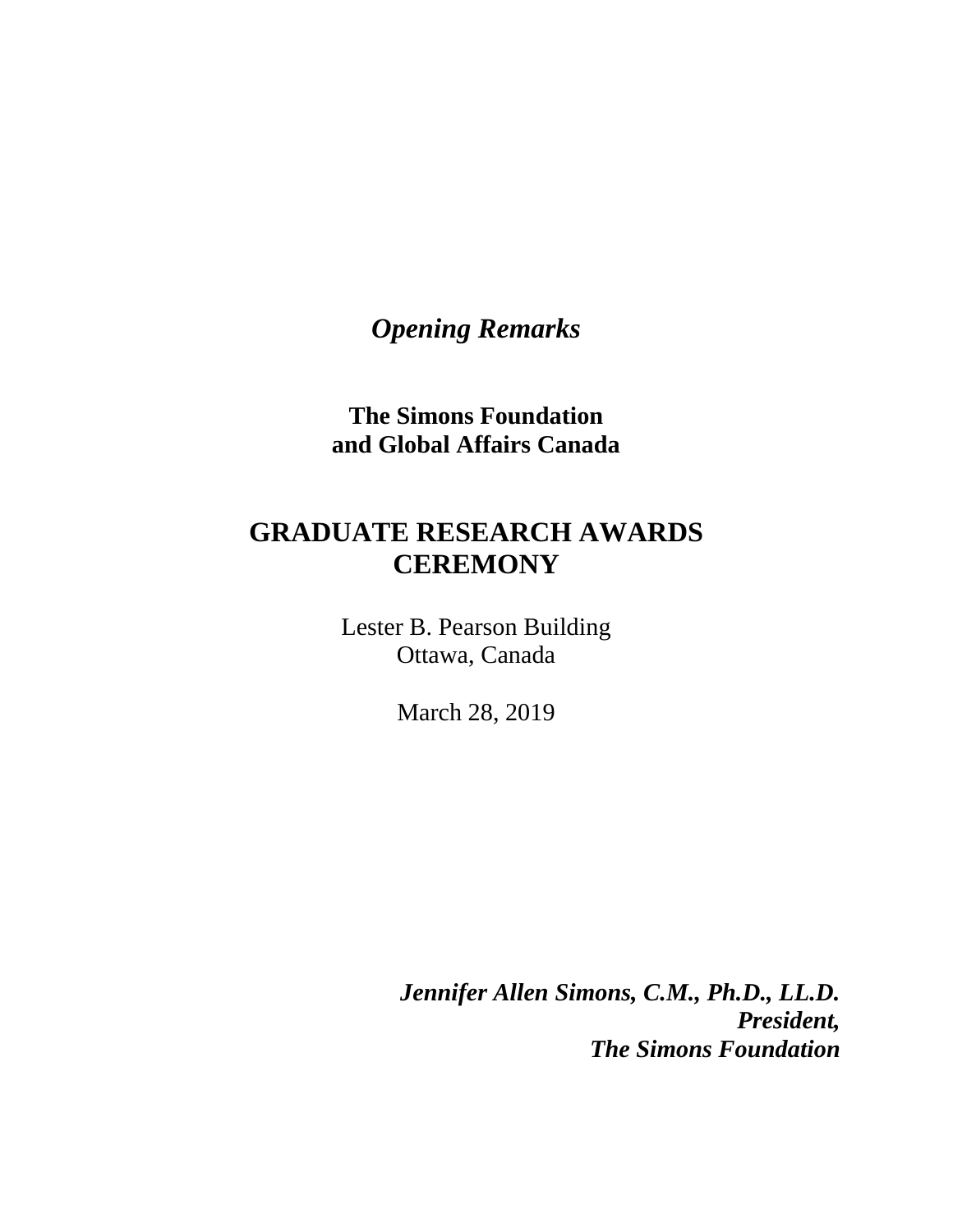Thank you, Cindy,

Good Evening Ladies and Gentlemen,

Welcome to Canada, Jeffrey!

It is a pleasure to be here participating in the Award ceremony for this year's Graduate Research Scholars in Disarmament, Arms Control and Non-Proliferation, a programme in which the Department of Global Affairs and The Simons Foundation have partnered for fifteen years (2004).

We are very pleased with this programme – with this endeavour to further disarmament education and build a community of disarmament scholars.

I would like to thank Tristan Garcia of the Department of Global Affairs, and Elaine Hynes, from The Simons Foundation, for their excellent organization and management of the programme.

There are few initiatives in schools and universities dedicated to research and education in disarmament education. Yet, on a daily basis we are faced with gun violence in our communities. We are threatened by emerging technological weaponry. Chemical weapons are still in use despite a decades old global ban. And we live in fear of a nuclear Armageddon by accident, miscalculation or deliberate attack.

This programme is a contribution to essential education, to inform and to encourage legislation to counter the weapons trade, to inhibit arms racing; and it is an endeavour to replace policies and practices of threat, of war and violence with diplomacy, multilateralism, peace-building, peacemaking and global cooperation.

I hope that the many students who have participated in the programme since 2004 have continued, and will continue, to focus on these issues and pursue careers in academia, in the Foreign Service, in politics, or the NGO sphere in civil society; in order to build a safer, more secure world.

I am pleased that we have returned to the original concept in which the Awardees present their papers during the Global Affairs Consultations with Civil Society – to this highly knowledgeable group - who in their turn, share their expertize, and as well, learn where the young people - whose future with which we are engaged in these discussions - are headed.

The Graduate Research Scholarship programme was in its initial stages in 2002 - in an era when the promise of global peace was high. With the end of the Cold War and with new Nuclear Non-Proliferation Treaty commitments - particularly the commitment to the thirteen Practical Steps to Disarmament in Article VI - we believed that the world was moving towards the total elimination of nuclear and other weapons of mass destruction; and that international legal mechanisms would be in place to ensure their elimination for all time. We believed in the spread of democracy, of increasing multilateralism, in international law, in fulfilment of treaty obligations and global cooperation - all heralding a peaceful future.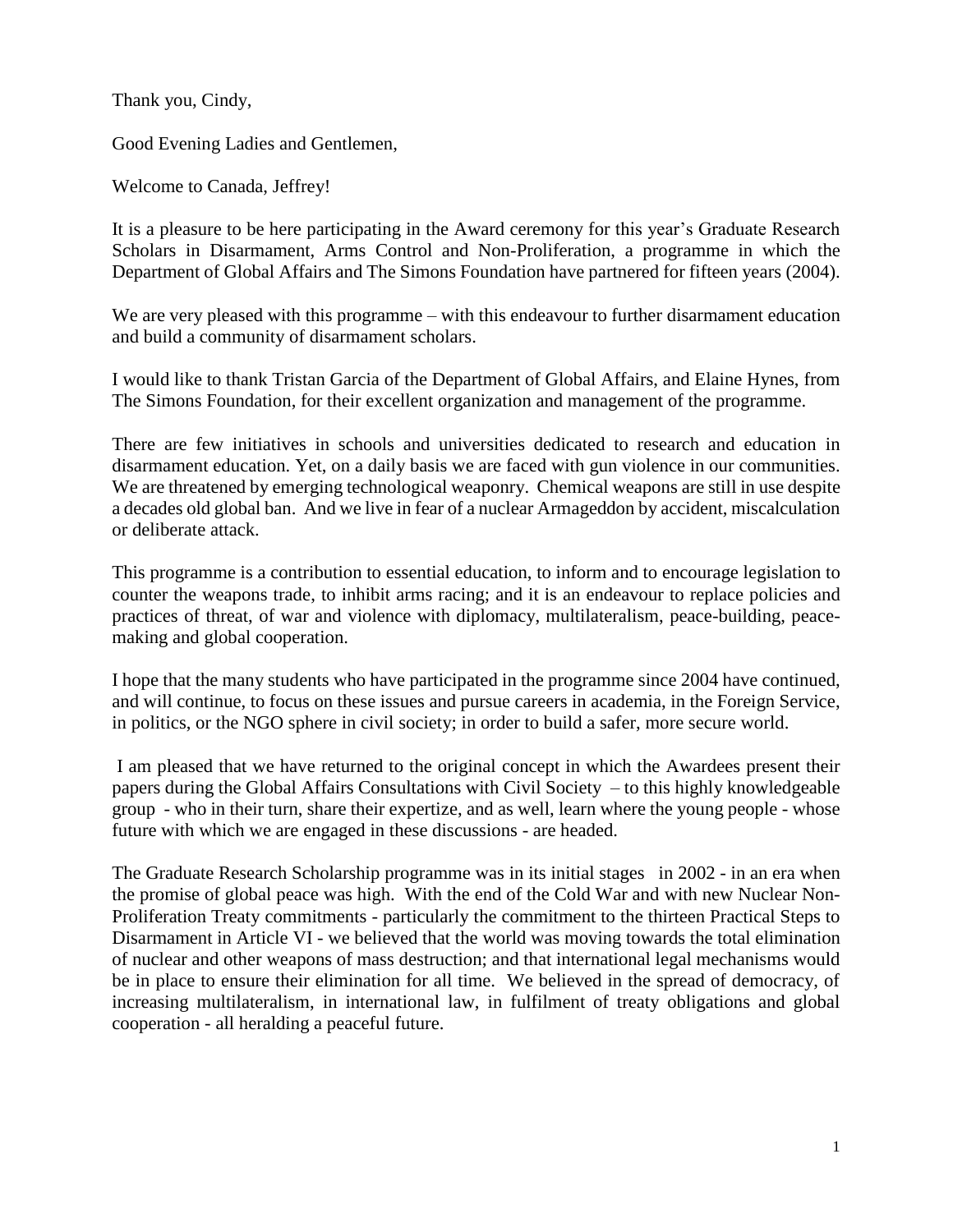Yet, here we are seventeen years later, in a crisis situation with potentially the most dire consequences for humanity. We are now facing a "deteriorating international security environment"<sup>1</sup> with attacks on multilateralism and on international institutions; with the growth of authoritarianism, of new strident nationalism, and the potential demise of democracy; with toxic relations between Russia and the US; with unacceptable and growing nuclear risks; the potential disintegration of the arms control treaty process; with a new arms racing more dangerous because of the increasingly blurred line between nuclear and conventional weapons; ambiguity created by dual-use missiles; and emerging military weapon-related technologies and cyber-capabilities.

The situation is "potentially more dangerous than at any point during the Cold War" <sup>2</sup> during which the Soviet Union and the United States– despite their policy of Mutually Assured Destruction were intent on maintaining and ensuring strategic stability.

The Award Recipients – Ramesh Balakrishnam, Emily Boytinck, Nicholas Millot and Louis-Philippe Morneau presented their research at today's Forum on some of the most critical issues impeding progress to a safe secure world and contributed proposals to ameliorate this situation.

For those of you who did not participate in today's Forum: Louis-Philippe Morneau and Ramesh Balakrishnam address nuclear dangers, one of the most critical issues facing humanity today. Louis-Philippe Morneau's research deals with the risks associated with dual-use nuclear technology – available to non-nuclear weapons NPT signatories under the Nuclear Non-Proliferation Treaty - and controlled and monitored by the Nuclear Suppliers Group. He highlights the hazards posed by the NPT's lack of universality which limits the ability to monitor and control access to this dual-use technology; and is concerned that the push for non-NPT signatory India's admission to the NSG opens the door to other non-NPT states, also uncommitted to the obligations of the NPT, thus in a position to obtain, and potentially misuse, the technology.

Another risk he identifies is the danger posed by emerging technologies – such as the 3D printer – not constrained under the NPT. These hazards highlight "the limits of the current NPT and Nuclear Supplier's Group Structure" and need to be addressed.

Ramesh Balakrishnam concerns himself with the tripartite fragmentation of the nuclear disarmament agenda, and analyses the UN Secretary-General's Agenda for Disarmament. He proposes nine steps in which Canada could engage in order to strengthen the Nuclear Non-Proliferation Treaty and further the UN disarmament agenda.

Nicholas Millot's research focuses on Chemical Weapons Treaty violations by Russia, Syria, North Korea and ISIS. Russia and Syria are signatories to the Treaty yet, despite the Treaty's entry into force two decades ago, the international community has failed to respond to the violations. He is rightly concerned that this failure "risks normalizing the future use of chemical weapons."

Emily Boytinck addresses the issue of women in disarmament and confirms that though women have been in forefront of disarmament as activists - rejecting weapons of mass destruction - they have not played a large part in disarmament negotiations. She learned from her research that when women have participated in multilateral disarmament work, the negotiations have been more effective.

 $\overline{a}$ 

<sup>1</sup> Randy Rydell, quoting Guterres, *The Guterres Disarmament Agenda, Arms Control Today, Vol. 49, p20*

<sup>2</sup> Wolfgang Ishinger, *Epochal breaks", The Security Times,* February 2019